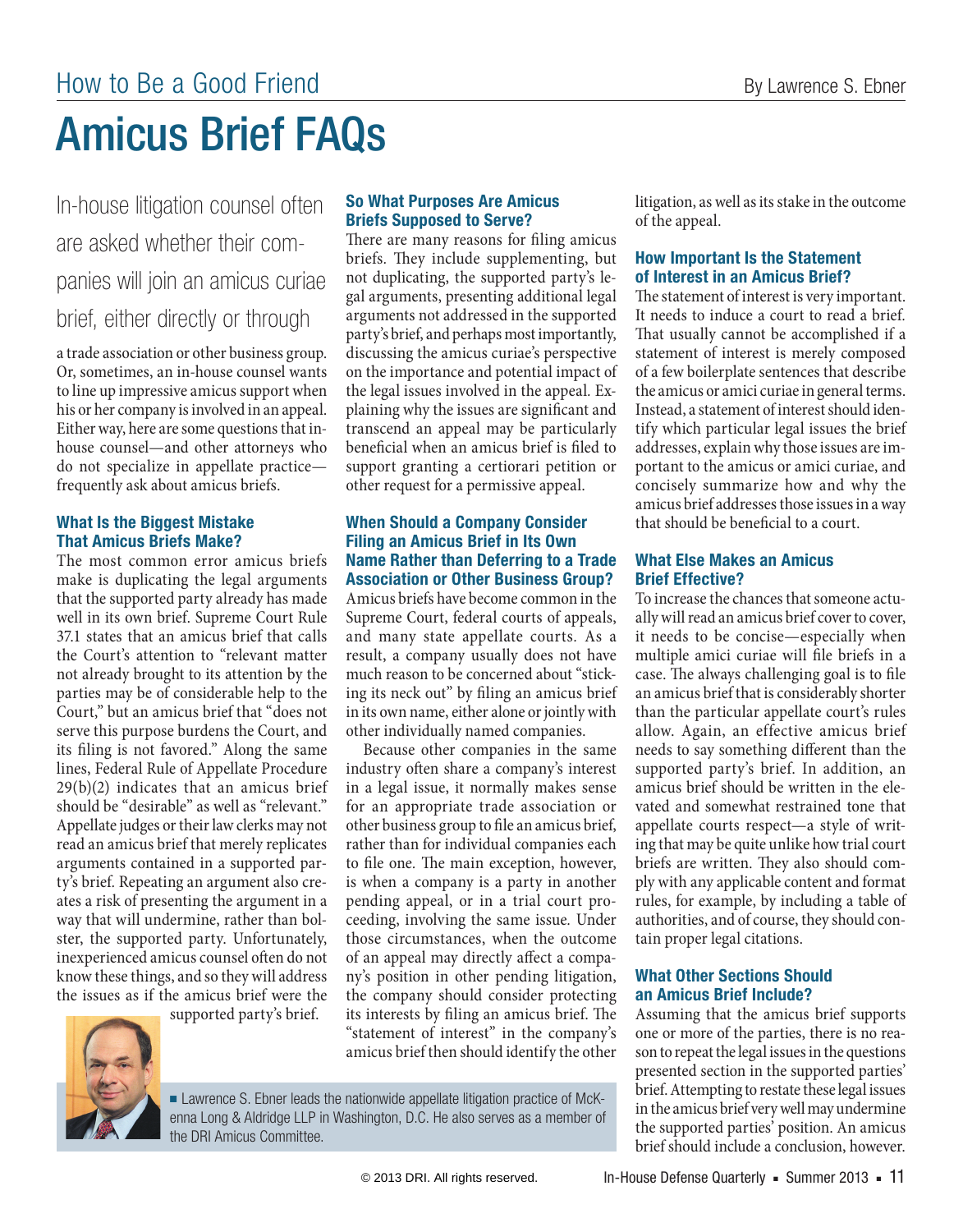# **the Facts in the Record?**

Are **Amicus Briefs Limited to**<br>  $\bigcirc$  **the Facts in the Record?**<br>  $\bigcirc$  Dealing with the facts in the<br>  $\bigcirc$  an amicus brief is somewhat<br>  $>$  area. An amicus brief should no<br>  $\bigcirc$  case-specific facts that are not in<br>  $\big$ Dealing with the facts in the record in an amicus brief is somewhat of a gray area. An amicus brief should not refer to case-specific facts that are not in the record on appeal. However, amicus briefs that present information that is not case specific and that is not in the record, but that adds perspective to the legal issues, is generally acceptable, and indeed, fosters one of the basic purposes of amicus briefs. *See*  Sup. Ct. R. 37.1.

#### **How Much Assistance Can an Amicus Attorney Receive from the Supported Party's Attorney?**

Soliciting amicus support is a common practice. It is not inappropriate for in-house or outside counsel representing a party in an appeal to contact prospective amici curiae, help organize them into one or more amicus briefs, suggest particular subjects, issues, or arguments for amicus briefs to address, provide amicus counsel with copies of non-confidential record materials, or a combination of these. Parties also sometimes recommend amicus counsel who are skilled in appellate brief writing. There also generally is no problem inviting a supported party's appellate attorney to read and to comment on a final draft of an amicus brief.

But this should be as far as input from a supported party's counsel should go. Supreme Court Rule 37.6 requires every nongovernmental amicus brief to include, as the first footnote on the first page of text, a statement indicating "whether counsel for a party authored the brief in whole or in part and whether such counsel or a party made a monetary contribution intended to fund the preparation or submission of the brief." The same rule also requires that first footnote to "identify every person other than the amicus curiae, its members, or its counsel, who made such a monetary contribution." Federal Rule of Appellate Procedure  $29(c)(5)$  establishes virtually the same disclosure requirement for amicus briefs submitted to federal courts of appeals. These rules help to ensure the independence of amicus briefs and to deter parties from using amicus briefs as "page extensions" for their own arguments.

# **How Much Does It Cost to Prepare an Amicus Brief?**

Producing a high-quality amicus brief requires a substantial amount of attorney thought, time, and effort. Fees, whether hourly or fixed, are generally less than, but in some cases can be comparable to, fees for preparing a party's opening brief. A lot de-

■

Individual companies interested in filing an amicus brief in an appeal often pool resources and share fees by combining into a single amicus brief.

pends on the number and complexity of the issues that the amicus brief will address and the amount of research that needs to be performed. Many trade associations and other business groups set their own "going rates" for amicus briefs. Individual companies interested in filing an amicus brief in an appeal often pool resources and share fees by combining into a single amicus brief.

■

#### **Do the Rules Require the Amicus Counsel to Obtain the Nonsupported Parties' Consent Before Filing an Amicus Brief?**

Appellate rules generally require amicus counsel to seek the consent of all parties in the appeal to file an amicus brief, and they typically provide that if the counsel obtained consent, they do not need to submit a motion for leave to file. *See, e.g.*, Sup. Ct. R. 37.1 & 37.2; Fed. R. App. P. 29(a)–(b). Neither consent nor a motion for leave to file an amicus brief is required if the brief is being submitted by the United States, or on behalf of a state or local government. *See* Sup. Ct. R. 37.4. A similar rule applies in the federal courts of appeals, but only for amicus briefs filed on behalf of the United States, federal agencies or federal officers, or a state. *See* Fed. R. App. P. 29(a).

# **When Is Withholding Consent Appropriate?**

Courts disfavor withholding consent for the filing of amicus briefs unless an applicable deadline for filing an amicus brief has passed. Further, most appellate courts routinely grant timely motions for leave to file amicus briefs, even when opposed, so withholding consent almost always is futile and may be counterproductive. A party sometimes will try to condition consent upon having an advance opportunity to review a proposed amicus brief that will support the other side. Withholding or conditioning consent based on the content of an amicus brief, or on the identity of an amicus curiae, is quite inappropriate.

# **Can a Company File an Amicus Brief in a Trial Court?**

The vast majority of amicus briefs are filed in federal and state appellate courts. Filing an amicus brief in a federal district court or in a state trial court is possible, but left up to the discretion of the presiding judge. Under 28 U.S.C. §517, the U.S. Department of Justice can "attend to the interests of the United States" by filing a statement of interest in any federal or state trial court proceeding.

#### **What Other Key Points Should a Company Know About Federal Government Amicus Briefs in Private Party Appeals?**

At the Supreme Court level, the United States, through the Solicitor General, almost never files an amicus brief at the certiorari petition stage unless specifically invited to do so by the Court. In such cases, if the Court subsequently grants certiorari, the Solicitor General will generally file an amicus brief on the merits and also participate in the oral argument on behalf of the supported party. In the federal courts of appeals, the U.S. Department of Justice sometimes will file an amicus brief on behalf of the United States or a federal agency in a private party lawsuit that implicates important federal interests. Before filing an amicus brief, the Office of the Solicitor General, or the appropriate U.S. Department of Justice division, often will solicit the views of the parties, as well as those of interested federal departments and agencies.

*Amicus Briefs* ❯ page 44